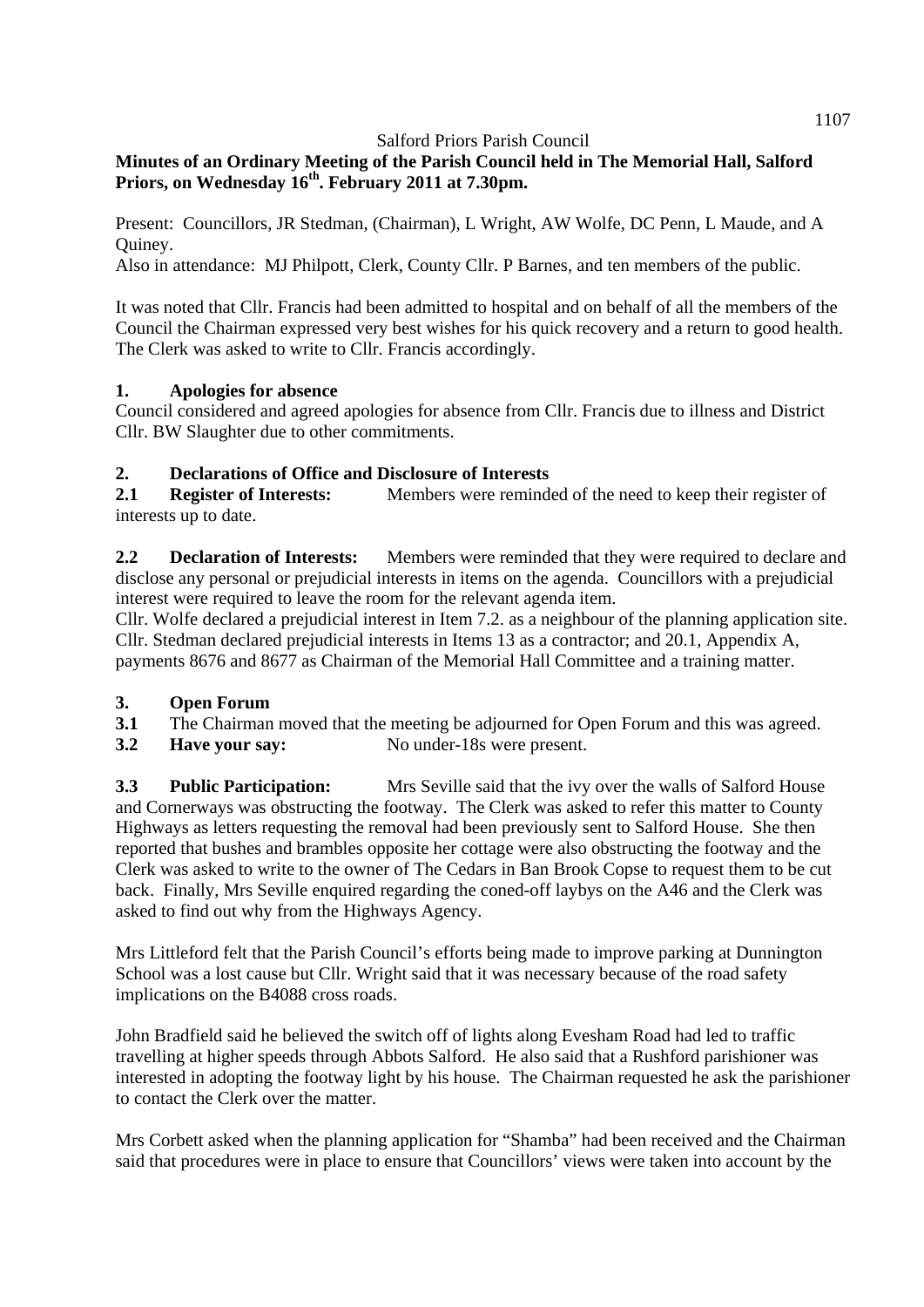Clerk where the response had to be made ahead of the next Council meeting and in this case by the 14<sup>th</sup>. February. In connection with this application, Cllr. Wolfe said that if SDC were minded to approve the application then the screening on the northern boundary should be maintained and the use should be domestic and not commercial.

**3.4 Ward Members' Reports** A full Salford and Bidford Ward report from Ward Councillor KA James had been circulated to all councillors. Cllr. Barnes reported on the WCC budget discussion. He said that half the thirty-two libraries were under consideration for closure and it was important that Salford Priors supported the campaign that would be mounted to protect the library at Bidford. The Clerk was asked to contact the two schools in the parish for their support and to place this issue on the Agenda for the next meeting. Cllr. Barnes said there would be no capital spending on youth clubs but £150,000 had been put aside to support clubs. He said that he was trying to maintain the Local Community Forums but the Area Committees would probably be terminated. He said that he hoped an Evesham super market would offer some sponsorship to maintain the 28 bus service.

**3.5** The Chairman closed the adjournment at 8.00pm.

## **4. Minutes**

**4.1** The Minutes of the Ordinary Meeting of the Parish Council held on Wednesday 19<sup>th</sup>. January 2011 at 7.30pm at The Memorial Hall, Salford Priors, were approved and signed by the Chairman.

## **5. Clerk's Progress Report for consideration by Council**

### **5.1 Grit bins**

The Clerk reported that M Hackling had completed the work breaking up lumps in the grit bins. WCC were asked to refill them and it was understood this work was now complete.

## **5.2 White lines at Dunnington and Weethley**

The WCC Locality Officer had been contacted by the Clerk and had agreed to inspect the lines and take action accordingly. The Clerk reported that the lines at the Weethley Toll House had been repainted.

### **5.3 Parking at Dunnington School**

The Clerk informed the Council that he had provided a letter requesting Mr Beamish to take photos in order to confirm he was acting on Council instructions.

## **5.4 Light at Shady Nook**

The Clerk said that a date was still awaited for Central Networks to carry out this work. He had drawn to their attention the urgency in view of the approaching bird nesting season as the pole is heavily draped in ivy. Council authorised the Clerk to spend up to £150 to remove and dispose of the post when it had been disconnected.

### **5.5 Playing Field lighting**

The Clerk said that Peter Long had now completed his work on the solar light near TOPs and it appeared to be working satisfactorily. Council agreed to consider making the same alterations to the other two lights at a cost of £160 per light at the next meeting.

### **5.6 Light at entrance to Sandfields Packing Station**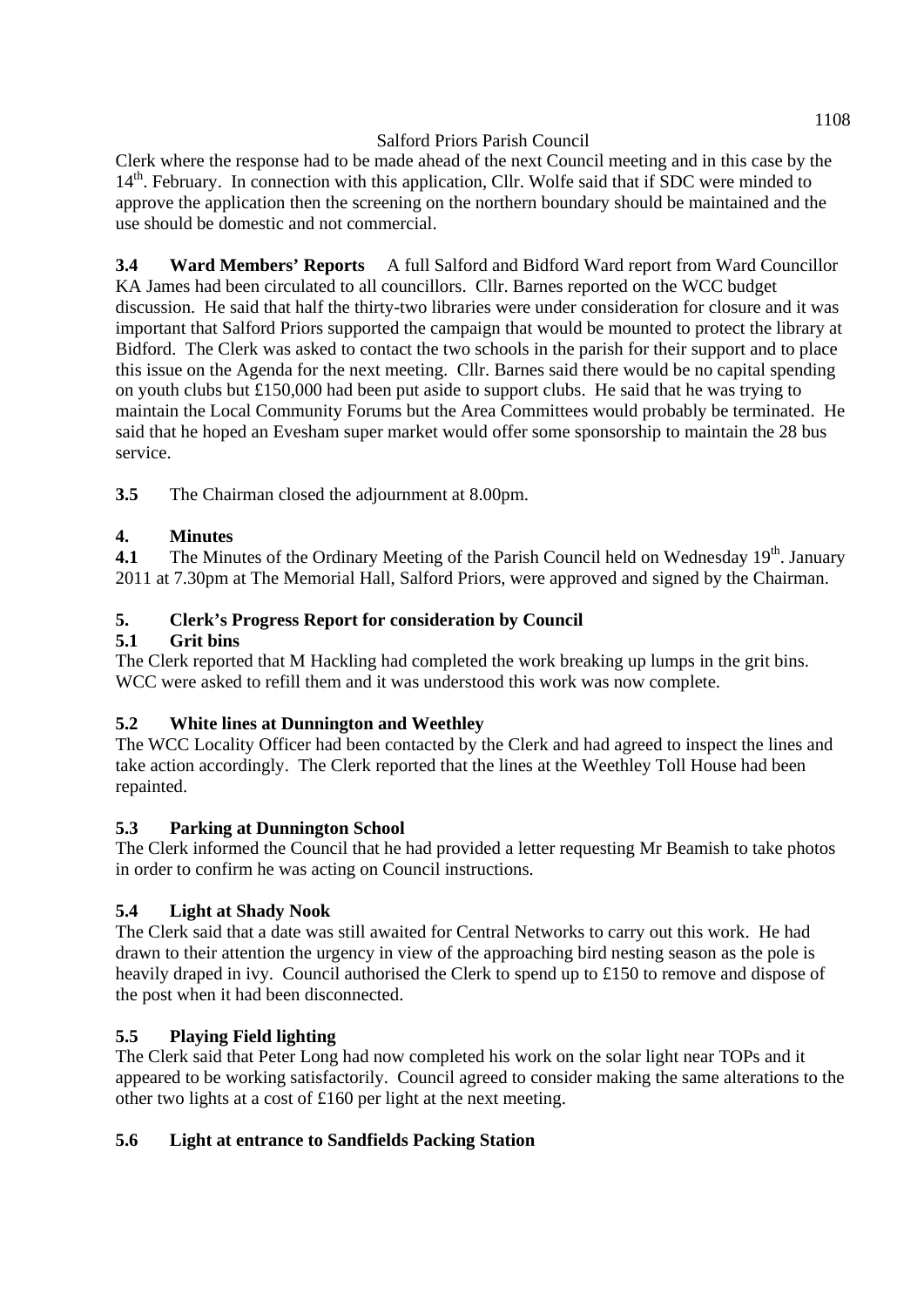The Clerk reported that he had received a telephone call from Derek Wilkinson informing him that the packing station was to be vacated by Sandfields and as a consequence they would not be providing a light at the entrance.

### **5.7 Poly tunnels**

The Clerk said he had included reference to the poly tunnels in his letter to Cllr. Pemberton but had still received no response. The Chairman asked the Clerk to consult the Planning Officer directly.

## **5.8 Precept for 2011 – 2012**

The Clerk informed Councillors that Stratford DC had confirmed receipt of the precept request.

## **5.9 Co-option of new councillor**

The Clerk informed Councillors that Stratford DC had been informed of the appointment of Cllr. Maude and all the relevant paperwork had been sent.

### **5.10 Mowing contract.**

Council noted that the Contract with Hightrees Landscape Services had been completed and signed. The Chairman and the Clerk had met the owner of Hightrees.

## **5.11 Termination of lighting maintenance arrangement with EON.**

The Clerk reported that a letter had been sent to EON terminating the lighting maintenance arrangement and a final invoice had been requested. An acknowledgement had been received from EON. Council agreed to consider the need for a contract with PD Long at the next meeting.

### **5.12 Gritting of School Road.**

The Clerk reported that a further letter had been written to WCC regarding the need to grit School Road but no reply had been received.

### **5.13 Sewerage along B4088**

The Clerk reported that the employment of the team working on this project had been terminated by Severn Trent and a new project manager had been appointed. This information had been passed to residents. The Clerk was asked to chase this project further.

### **5.14 Evesham Road VAS**

The Clerk said that Richard Elbourne had assured him that the VAS and the repair to the existing sign will be carried out in the current financial year.

### **5.15 Parish Office Rent**

The new rent for the Parish Office and the new hall hire charges were accepted at the previous meeting. The Clerk said that the Memorial Hall committee had been informed of the Council's comments that any future increases should be in line with inflation.

### **5.16 Letters to Ward Members**

Following the Council's instructions, letters were sent to each of the Ward Members regarding attendance at Parish Council meetings; no responses were received, only the Ward Report from Cllr. James. Cllr. Maude referred to the Local Development Framework in Cllr. James' report and asked that information regarding the Parish workshops be circulated.

### **5.17 Mesh to bridge parapet**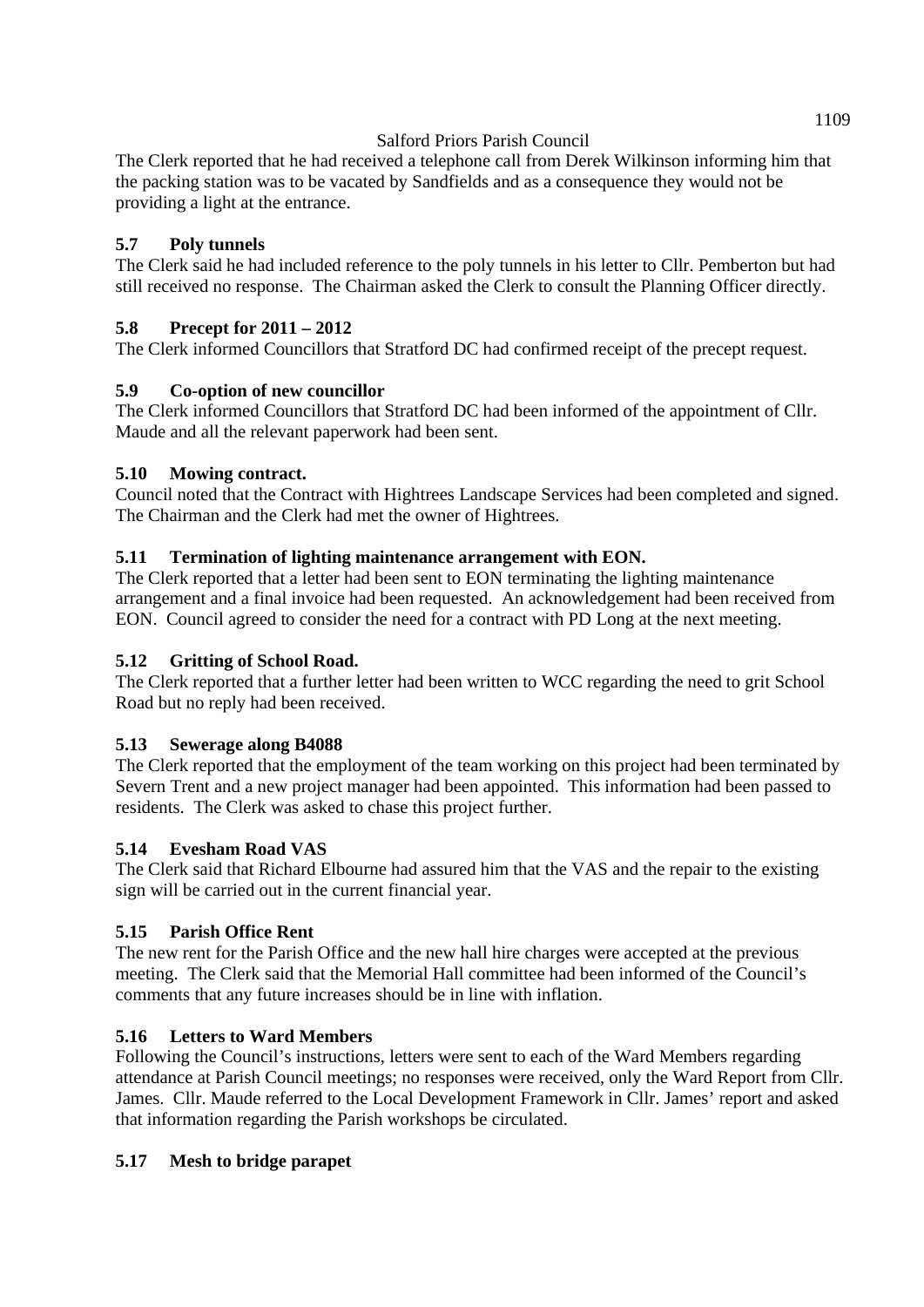Following a resident's report the Clerk said he had contacted WCC and they had instructed their contractor to replace the missing mesh panel to the bridge over the River Arrow on the Bidford side of the A46.

# **6. Planning general**

# **6.1 Consideration of planning issues regarding trees at Ban Brook Copse.**

The Clerk had circulated a response from the owner of Brook House regarding the Parish Council's objections to the removal of trees. The Chairman noted that the Ward Member was seeking changes to the procedures at SDC and the Clerk was asked to check progress. The chairman also said that of all the trees identified by the land owner, only one was a truly indigenous species. Council agreed there was no further action to take on this issue.

## **6.2 Consideration of TPO proposal for pine tree in School Road.**

The Clerk had applied to SDC for a TPO on the pine tree but this was not granted. The Clerk had referred to the assurances given by the MD of Sandfields and the risk that Sandfields would move on. This comment had now been vindicated and the Clerk was asked to write again to SDC. Members identified several situations in the parish where TPOs had been agreed in similar circumstances.

# **6.3 Maps of TPOs**

The Clerk reported that he had obtained maps showing the location of TPOs in the parish.

# **7. New Planning Applications for Council's consideration**

**7.1 11/00080/TREE** Proposed T1 Ash – fell; T2 Sycamore – fell; T3 Walnut – fell; T4 Sycamore – raise canopy to 3m. at The Old Forge, Station Road, Salford Priors, Evesham, WR11 8UX for Mr P Rigler,

The Clerk had circulated copies of the response made to this application after consultation with members. Council confirmed the comments opposing the application.

Cllr. Wolfe left the room having declared a prejudicial interest.

**7.2 11/00038/FUL** Proposed agricultural store at Shamba, Evesham Road, Evesham Road, WR11 8UU for Mr B Cobb.

The Clerk reported that the deadline for responses for this application was 14.02.11. He had circulated copies of the response made to this application after consultation with members and agreement with the Chairman. The Clerk also circulated a further response from the applicant that clarified certain aspects of the proposal. The Chairman considered this additional information and took the view that the Council's objections to the application should be withdrawn and the Council agreed. Cllr. Quiney proposed that the leylandii trees should be trimmed to a height of 5m. Council agreed to request the planning authority to apply conditions to protect all the screening around the plot and to supplement where necessary; to ensure that the building is only used for domestic purposes that are directly ancillary to the dwelling house; to trim the Leylandii to a minimum height of 5m. and to include the additional statement from Mr Cobb as part of the application documentation.

Cllr. Wolfe returned to the room.

**7.3 11/00116/FUL** Proposed ground and first floor extension to side of property and replacement garage at 2 School Avenue, Salford Priors, WR11 8XB for Melissa Scriven. Council agreed to accept the proposal and to propose that any mature trees should be retained and the roots protected.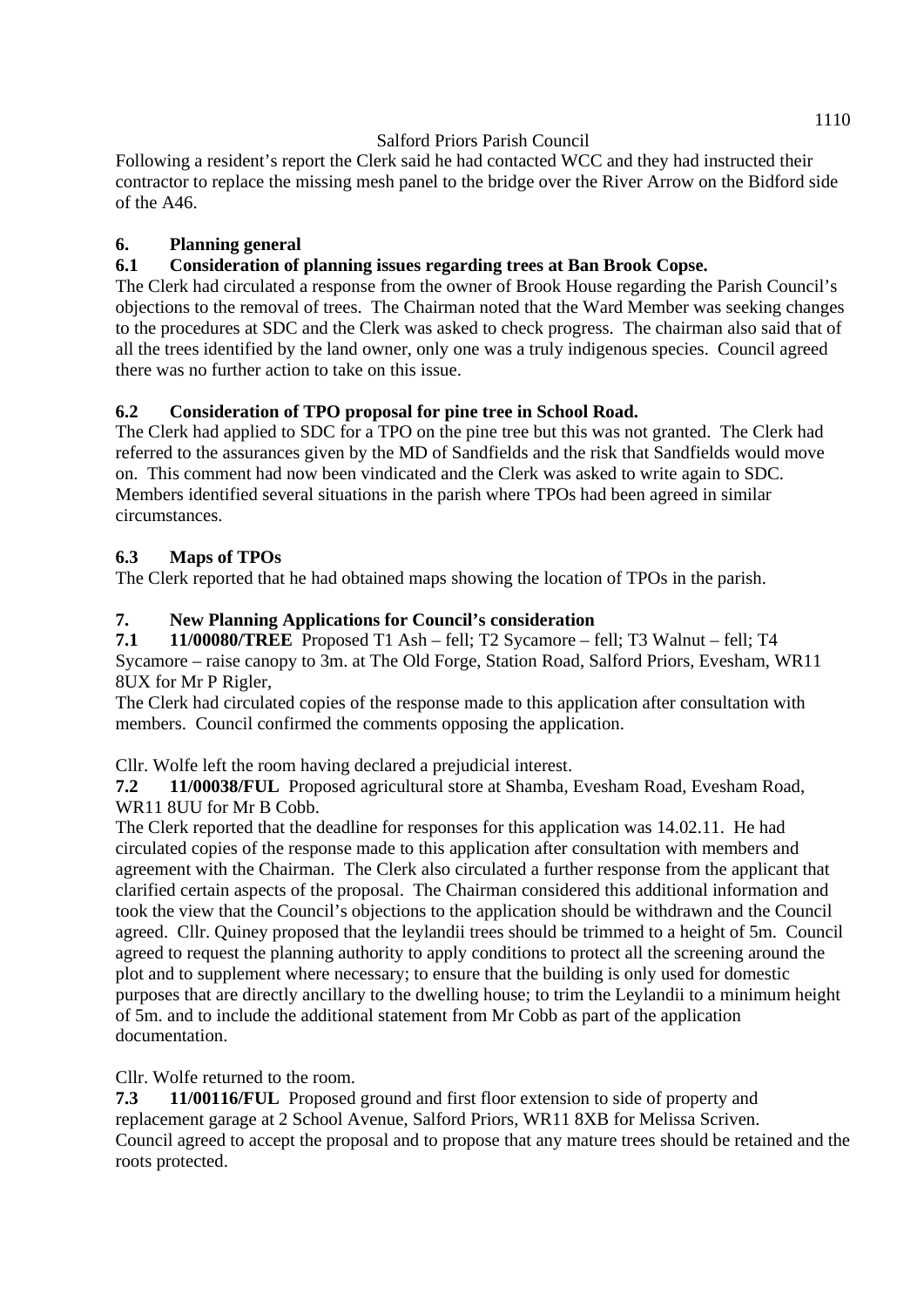### **8. Planning Decisions**

Council noted the following planning decision

**8.1 10/02673/FUL** – Fit solar PV panels to roofs of 3 no. poultry houses at Salford Lodge Farm, Pitchill, WR11 8SN for P Hughes Ltd.

#### **Permission granted**

### **9. Housing**

## **9.1 Consideration of the proposal for affordable housing**

The Clerk had circulated a report from the Affordable Housing Co-ordinator and additional letters from Mr Chris Baker, Mr Alan Richardson, and Mr Roger Band. Cllr. Wolfe said that the residents had made some important points and asked if there really was still a need for the project. The recent planning presentation event had been poorly attended as very few local people had come forward. Cllr. Wright said he was concerned about the site being outside the curtilage of the village but the Chairman said that it was only such sites that were affordable. The Clerk said that the housing enabler could be asked to incorporate the additional letters into his report and confirm the need. The revised report could then be considered at the next meeting and this was agreed.

## **10. TOPs**

## **10.1 Consideration of the long-term future of TOPs**

The clerk had circulated a detailed report on the future of TOPs and the TOPs Management Committee had submitted proposals for taking on some of the running costs of the building. The Clerk had also written to WCC regarding possible extension to the lease. Cllr. Quiney said that the response of WCC was critical and Cllr. Wright asked if a decision on the electricity supplier should be made now. The Chairman proposed that the two Council delegates and himself should meet with representatives of the TOPs Management Committee at an early date and suggested the energy supplier situation could be held for one month. Council agreed this suggestion.

### **10.2 To consider a second delegate to TOPs Management Committee**

Council noted that Cllr. Wolfe was the first delegate to the Committee. Cllr. Wolfe proposed, Cllr. Quiney seconded and it was agreed, that Cllr. Maude should be the second delegate to the Committee. Cllr. Maude accepted the delegation.

### **11. Playing Field**

### **11.1 To receive the Playing Field weekly inspection reports.**

The Clerk reported he had received inspection reports from Cllr. Quiney dated 23.01.11; 5.02.11; and 12.02.11. Bottles and cans around the play area remain a problem. Cllr. Quiney was asked to supply details of times and individuals concerned so that the Clerk could refer this matter to the PCSO. Cllr. Quiney reported the mole activity was spreading to new areas of the field and he had also noted mole activity in the school playing field.

### **11.2 Consideration of the Council's playing field litter picking contract with Mrs P Dare**

The Clerk informed Council that Mrs Dare had agreed to a contract to carry out a weekly litter pick at the Playing Field in April 2010 for a period of one year. Mrs Dare had requested that this contract be terminated as Cllr. Quiney was now picking up any litter during his inspection visits. Council agreed and thanked Mrs Dare for her diligent work in keeping the Playing Field clear of litter and bringing the matter to the Council's attention. Council agreed to pay Mrs Dare the requested sum of £50 for her work to date and the Clerk was asked to write to Mrs Dare accordingly.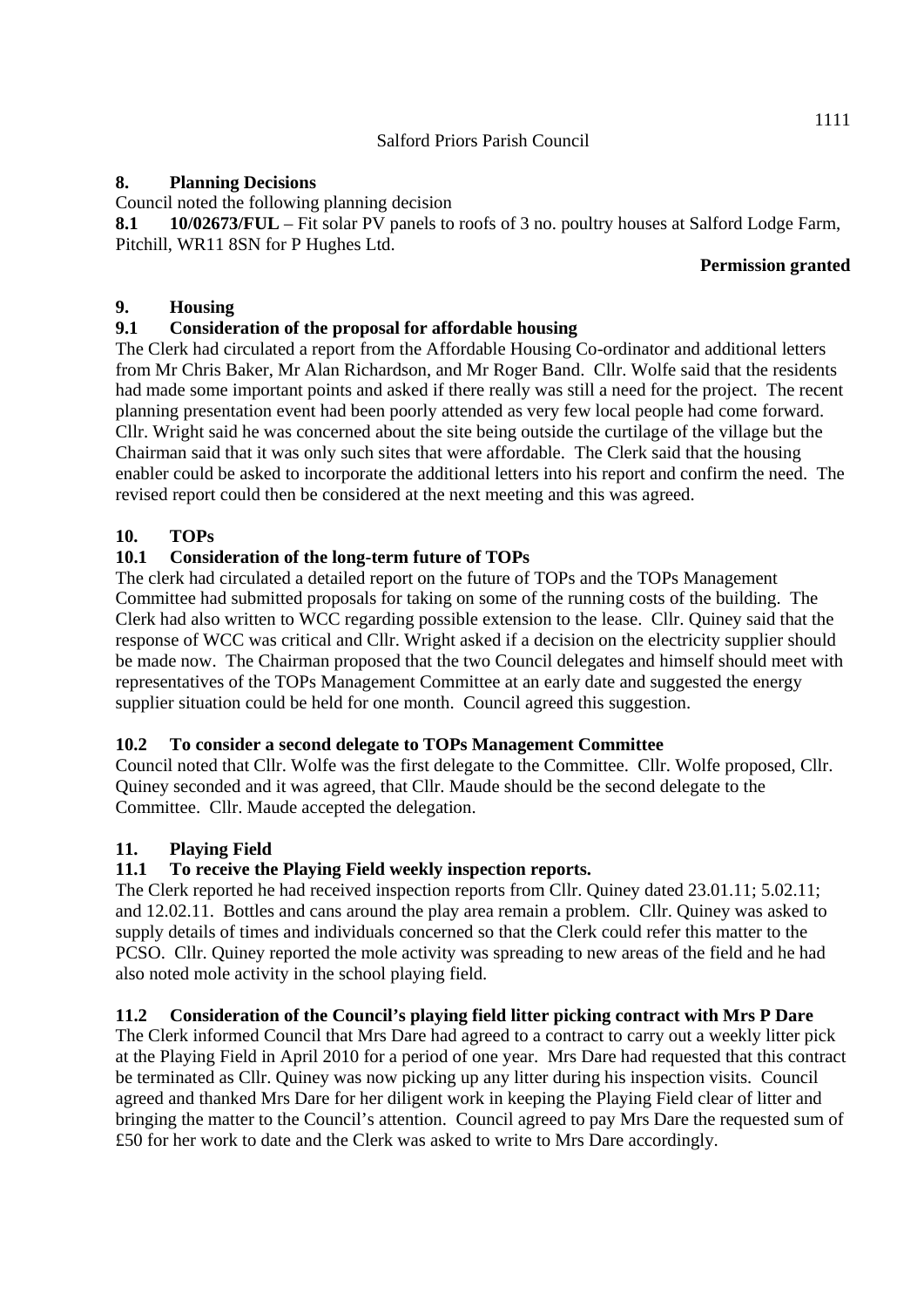# **11.3 Moles on the Playing Field and the Churchyard Extension**

The Clerk reported that an order had been placed with Brandon White to eliminate moles on the Playing Field and the Churchyard Extension in the sums of £130 and £90 respectively. The Clerk was asked to inform Cllr. Quiney when this work was complete so that he could rake and spread the soil in the heaps.

# **12. Highways**

# **12.1 Consideration of the provision of a bus shelter at Hedges Close**

The Clerk informed Council that he had obtained confirmation from WCC that the verge at Hedges Close did belong to the County Council. He had also obtained details of services in the area and there were services in the immediate vicinity of the proposed shelter. The Chairman and the Clerk had now agreed that the shelter should be located between the bus stop and the grit bin which would be out of view to residents in Sanders Road. The Clerk said he had arranged a meeting with the preferred supplier, Queensway, for the following week to decide on a final layout. The Chairman agreed to provide a specification for paving and the Clerk was asked to obtain a quotation from M Hackling for this work and to provide final detailed proposals for the project to the next meeting.

## **12.2 To report on the sewer pipe blockage and foul water flooding in School Road.**

The Chairman said he had reported a blockage to the sewer pipe in School Road and this had been dealt with very promptly by Severn Trent Water. There were concerns that it appeared as if many of the road gullies had been connected to the foul sewer. County Highways were made aware of this situation.

### **12.3 Consideration of the F&GP group meeting to return a report for the Footway Lighting policy and related matter.**

Council agreed that the F&GP Committee should meet to discuss how a report on Footway Lighting should be progressed and the Clerk was instructed to make the necessary arrangements.

## **12.4 Refurbishing wooden seats.**

The Clerk circulated a quotation received from Mr M Hackling for refurbishing four wooden seats belonging to the Parish Council. The Clerk said that a quotation had been requested from Mr Neil Stedman but none had been received. The Clerk also reported that the Chairman had requested a quotation from Mr Hackling to refurbish the seat on the Iron Cross green by The Queens Head and steelwork on the bench by Salford Primary School. This quotation was noted. In view of the high cost of this work the Chairman proposed that Councillors should inspect the seats themselves before making a decision at the next meeting and this was agreed.

### **13.1 Consideration of the Clerk's report regarding the planters**

This item was moved to the end of the meeting.

### **14. Communications**

### **14.1 Newsletter**

Council agreed that the next newsletter should be published following the March meeting and the Clerk was asked to bring a rough draft to the next meeting.

### **14.2 Website**

The Clerk proposed that Cllr. Maude should take over the uploading of information to the web site and should report on further development of the site. Council agreed that Cllr. Maude and Richard Dare should meet with the Clerk to agree the handover.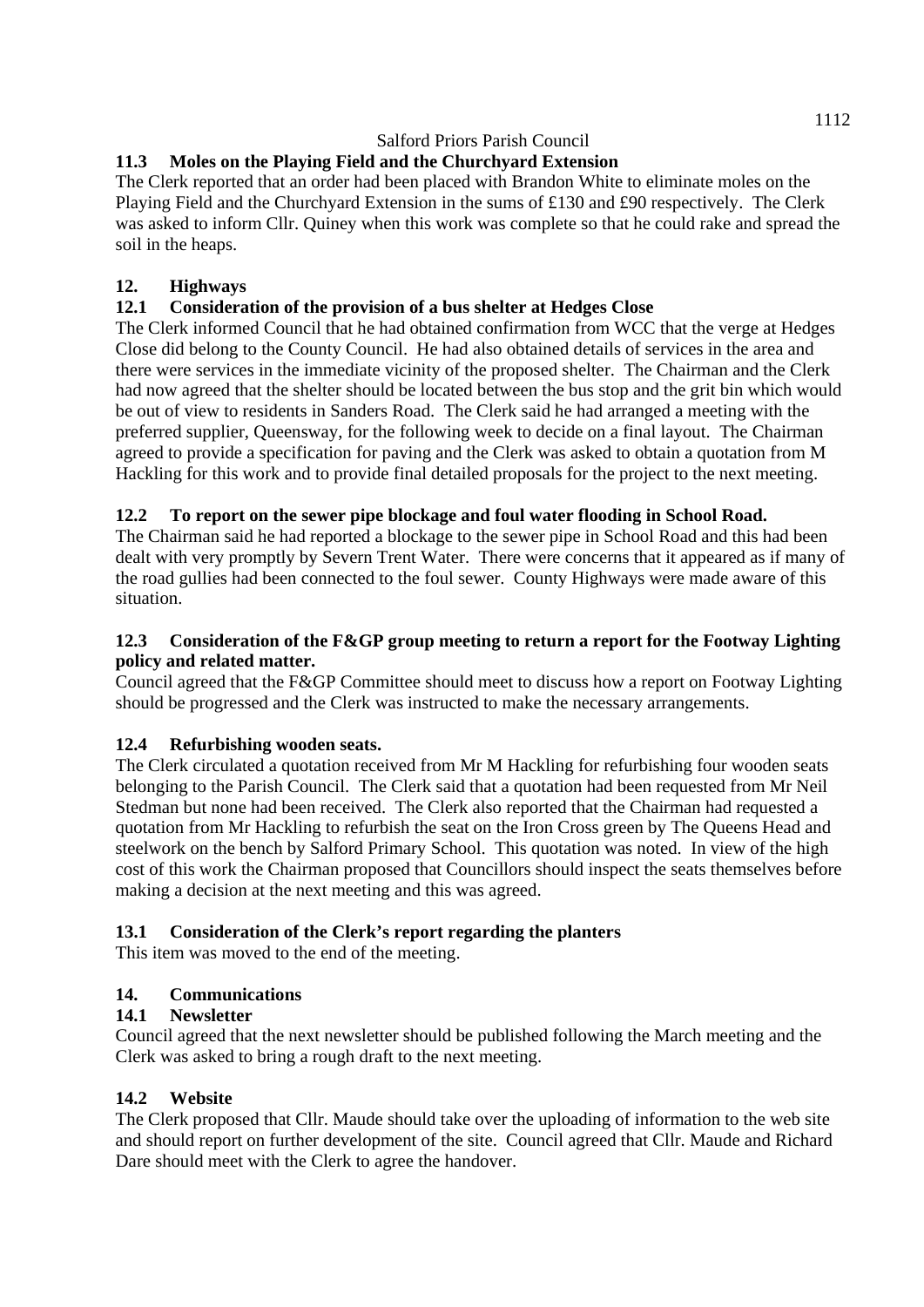### **14.3 Councillor contact details.**

The Clerk was asked to circulate Councillor contact details to all members.

### **15. Rights of Way**

### **15.1 Report from the Rights of Way Inspector.**

The Clerk referred to the path at Mudwalls and Wood Bevington Lane and comments of obstructions made by Mr Don Penn. Cllr. Quiney agreed to meet with Mr Penn and check if there were any problems.

#### **16. Staffing**

**16.1** Nothing to report.

#### **17. Matters raised by Councillors**

**17.1** Councillors are invited to use this opportunity to report minor matters of information not included elsewhere on the Agenda and to raise items for future agendas. Councillors are respectfully reminded that this is not an opportunity for debate or decision making.

**17.2** Cllr. Penn reported that the deer carcass on the highway outside Ragley Hall had now been removed. The Clerk said he was disappointed that Ragley Estates had not responded earlier to his requests for the carcass to be removed.

**17.3** Cllr. Quiney referred to a request from a parishioner for a street sign in Rushford. The Chairman asked him to identify precisely where and what was required.

#### **18. Consideration of Correspondence Received**

### **18.1 WALC Newsletter ADH\92**

Council noted the information provided.

### **18.2 WALC training courses**

Council noted the information provided.

### **18.3 Nominations for Royal Garden Party**

Council noted the information provided.

### **18.4 Announcement from The Shropshire Group**

Council appreciated that Derek Wilkinson had informed the Parish Council regarding the closure of the packing station and agreed that the information provided should be included in the next Newsletter. Council asked the Clerk to check with SDC Planning Dept. regarding the precise planning status and associated conditions of the packing station.

### **18.5 SDC, Message to dog owners.**

Council agreed that the information provided should be included in the next Newsletter.

### **18.6 Relate, introduction to services**

Council noted the information provided and agreed that posters could be placed on the Notice Boards.

### **18.7 Warwickshire Community Awards, notice of meetings**

Council noted the information provided.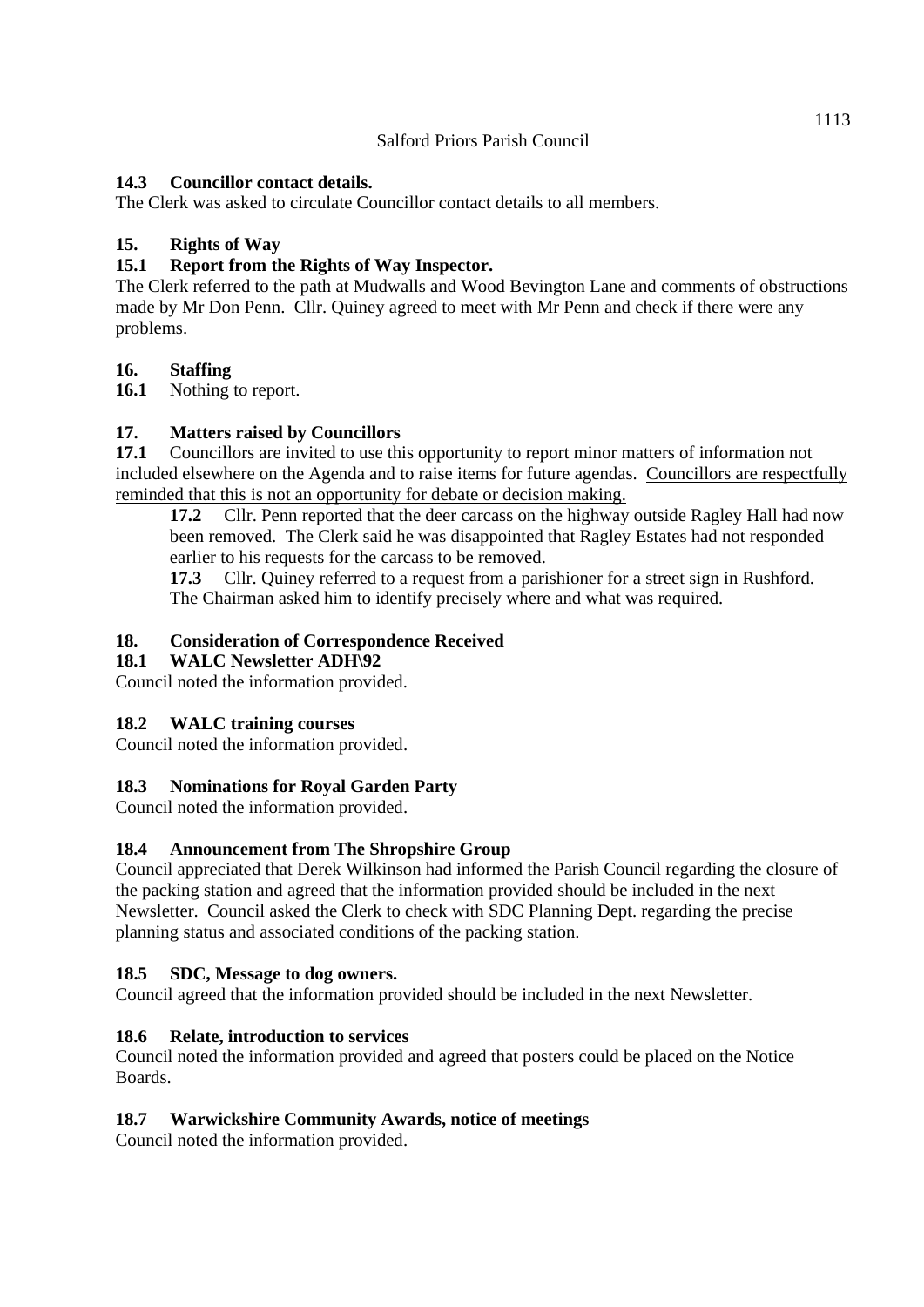## **18.8 Salford Priors Fete and Country Fair**

Council noted the information provided and the request for a representative of the Council to attend the next meeting. Cllr. Quiney agreed to attend the meeting.

### **18.9 Community Forum notice**

The Clerk suggested that it was important to have representation at the Forum meetings and Cllr. Wolfe offered to try and attend the next meeting.

## **18.10 Stop HS2 campaign notice**

Council noted the information provided.

## **18.11 WCC, Fostering in Warwickshire, survey.**

Council noted the information provided and nominated the Clerk to respond.

#### **19. To Table**

No items were tabled.

Cllr. Stedman left the room having declared a prejudicial interest.

The Vice-Chairman, Cllr. Wright took the chair.

**13.1 Consideration of the Clerk's report regarding the planters** (Moved from earlier) Cllr. Quiney had inspected the state of the planters and on the basis of his inspection, the Clerk had produced a report circulated to all Councillors. Cllr. Wolfe said that, during discussion of the lights, several residents had expressed the view that the planters were an unnecessary luxury. He asked if they were needed. He recommended that when the present contract ends (March 2012) it should not be renewed. However, Councillors considered that the flower beds should be retained. It was agreed to take away the planters on Ban Brook Green and at Iron Cross as these were in a very poor condition. It was also agreed to see if there would be any interest in residents "adopting" a planter near their home and this would be tested by providing an item in the next Newsletter. Methods of encouraging adoption such as the provision of plants or payment of a small fee would be considered when the degree of interest had been ascertained. Concern was expressed regarding the Maureen Edmunds Memorial flower bed which had not been looked after last year. Councillors suggested that low growing green bushes or ground cover requiring little maintenance might be provided.

### **20. Finance**

**20.1** To consider and approve the payments and transfers listed in Appendix A.

Council considered the expenditure transactions listed in Appendix A. Authorisation for payment was proposed by Cllr. Wolfe, seconded by Cllr. Wright, and carried. Cheques were signed by Cllr. Wright and Cllr. Wolfe. Council considered the Clerk's proposal to transfer £2000.00 from No.1 account to the Community account. Authorisation for transfer of funds was proposed by Cllr. Wolfe seconded by Cllr. Penn, and carried.

Cllr. Stedman returned to the room and resumed the chair.

### **20.2 Appointment of Internal Auditor**

The Clerk reported that he had contacted Louise Best who had performed the role of Internal Auditor for the last two years. He informed Council that she had undertaken a most thorough and timely inspection of the Council's accounts and would be prepared to carry out the same role for the 2010 – 11 accounts at the same cost of £120. The Chairman proposed, Cllr. Wright seconded, and it was agreed, that Louise Best be confirmed as the Council's Internal Auditor for the current financial year on the terms set out.